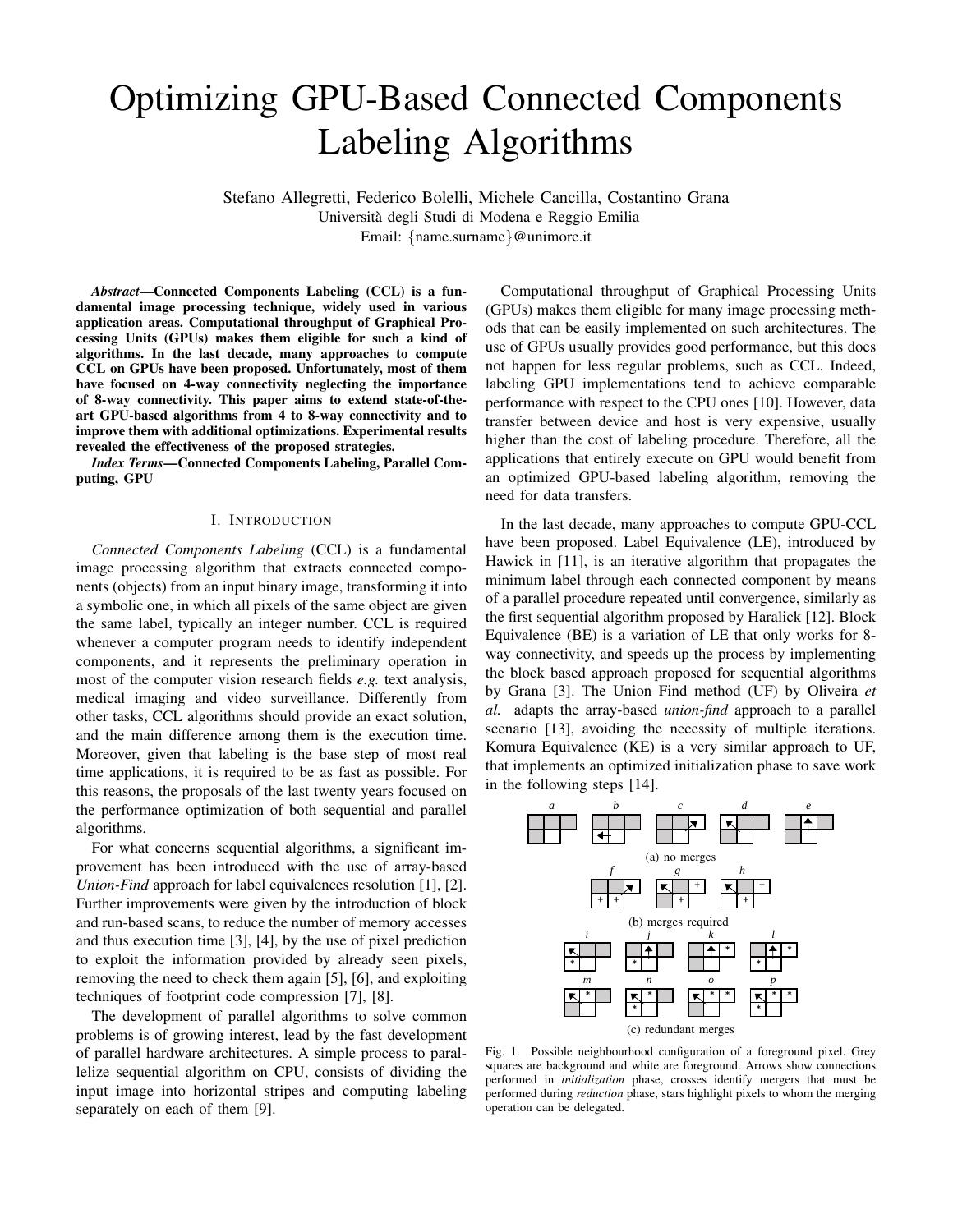Algorithm 1 Union Find procedures. *I* is input image, *L* is both union-find array and output label image.

|     | 1: <b>function</b> $\text{FIND}(L, \text{index})$             |
|-----|---------------------------------------------------------------|
| 2:  | $label := L index $                                           |
| 3:  | while $label -1 \neq index$ do                                |
| 4:  | $index := label - 1$                                          |
| 5:  | $label := L index $                                           |
| 6:  | <b>return</b> index                                           |
|     | 7: <b>procedure</b> $UNION(L, a, b)$                          |
| 8:  | $done := false$                                               |
| 9:  | while $done = false$ do                                       |
| 10: | $a := \text{Find}(L, a)$                                      |
| 11: | $b := \text{Find}(L, b)$                                      |
| 12: | $done := (a = b)$                                             |
| 13: | if $a = b$ then                                               |
| 14: | $done := true$                                                |
| 15: | else                                                          |
| 16: | <b>if</b> <i>done</i> := <i>false</i> and $a > b$ <b>then</b> |
| 17: | Swap $(a, b)$                                                 |
| 18: | $old := \text{atomicMin}(\&L[b], a+1)$                        |
| 19: | $done := (old = b + 1)$                                       |
| 20: | $b := old - 1$                                                |

Many computer vision tasks require 8-way connectivity CCL. Despite this, most of the aforementioned algorithms have focused on 4-way connectivity only. According to the *Gestalt Theory* of perception, our senses operate the closure property perceiving objects as a whole, even if they are loosely connected as happens in the 8-way connectivity case [3].

This paper aims to improve state-of-the-art GPU algorithms with three main contributions: *(i)* extension from 4 to 8-way connectivity of UF and KE methods *(ii)* optimization of KE 8-connected, and *(iii)* exhaustive evaluation of the proposed strategies and comparison with state-of-the-art using a public benchmark.

The rest of this paper is organized as follows. Section II describes the relevant GPU-based algorithms that will be then extended in Section III. In Section IV, a set of experiments is reported discussing and motivating obtained results. Finally, in Section V we draw conclusions.

# II. RELATED WORK

# *A. Union Find Algorithm*

Oliveira *et al.* proposed in [13] a GPU-CCL algorithm based on a *union-find* approach. The *union-find* data structure was firstly applied to CCL problems by Dillencourt *et al.* in [15]. It consists of a forest of trees that supports two basic operations: *find* and *union*.

The *find* function takes a node of a tree as input and returns its root as output.

The *union* procedure takes two nodes as inputs and joins together the trees they belong to, by setting the first tree root as the father of the second one.

When *union-find* is applied to CCL, each pixel in the image matches a node in the data structure. The final goal is to build a Algorithm 2 Union Find kernels. *I* is input image, *L* is both union-find array and output label image. Checks on image borders are not shown.

|     | 1: <b>kernel</b> INITIALIZATION(I, L, r, c)                  |
|-----|--------------------------------------------------------------|
| 2:  | if $I[r, c] = 1$ then                                        |
| 3:  | $L[r,c] :=$ LinearIndex $(r,c) + 1$                          |
| 4:  | else                                                         |
| 5:  | $L[r,c] := 0$                                                |
|     |                                                              |
|     | 6: <b>kernel</b> MERGE $(I, L, r, c)$                        |
| 7:  | if $I[r, c] = 1$ then                                        |
| 8:  | $index := LinearIndex(r, c)$                                 |
| 9:  | <b>for all</b> $k_i :=$ Neighbours( <i>index</i> ) <b>do</b> |
| 10: | if $k_i$ < index and $I[k_i] = 1$ then                       |
| 11: | Union $(L, index, k_i)$                                      |
|     |                                                              |
|     | 12: <b>kernel</b> ANALYSIS(I, L, r, c)                       |
|     | if $I[r, c] = 1$ then<br>13:                                 |
| 14: | $L[r,c] := \text{Find}(L,\text{LinearIndex}(r,c)) + 1$       |

single tree for each connected component, starting with every foreground pixel in its own tree and taking advantage of *union* operations for merging trees of connected pixels.

The *union-find* forest can be stored in memory as an array, where each node is represented by an index, and the value stored at that index represents its parent node. Root nodes have their own indexes stored in the array. Values in said array can also be interpreted as pixel labels. This way, when the goal of matching every single connected component to a separate tree has been achieved, a flattening operation that links each node of every tree directly to the root is sufficient to assign the same label to every pixel in the tree, thus completing the CCL task. The *union-find* array can at this point be interpreted as the label image, saving the need for a separate data structure in memory. In order to distinguish between background and foreground pixels, in our implementation we actually write, for each node, the index of its parent  $+1$ . This way, every foreground pixel has a positive label, and 0 is assigned to background ones.

A possible implementation of *find* and *union* procedures is shown in Alg. 1. Atomic operations are used in *union* to avoid problems concerning the simultaneous updates performed by different threads.

UF algorithm is based on the *union-find* data structure and it consists of three kernels: *initialization*, *merge* and *analysis*, described in Alg. 2. Each of them is launched on a number of threads equal to the image size, and each thread is assigned a pixel, which we will refer to as the *active pixel*.

During *initialization* phase, the *union-find* structure is initialized, with each node in its own tree.

During *merge* phase, each thread working on a foreground pixel analyzes its neighbourhood, and for every foreground neighbour performs a *union* with the active pixel. In the pseudo code, the *neighbours* function is used to get the neighbours of a pixel, which depend on the chosen connectivity.

After *merge* phase the *analysis* kernel performs the flatten-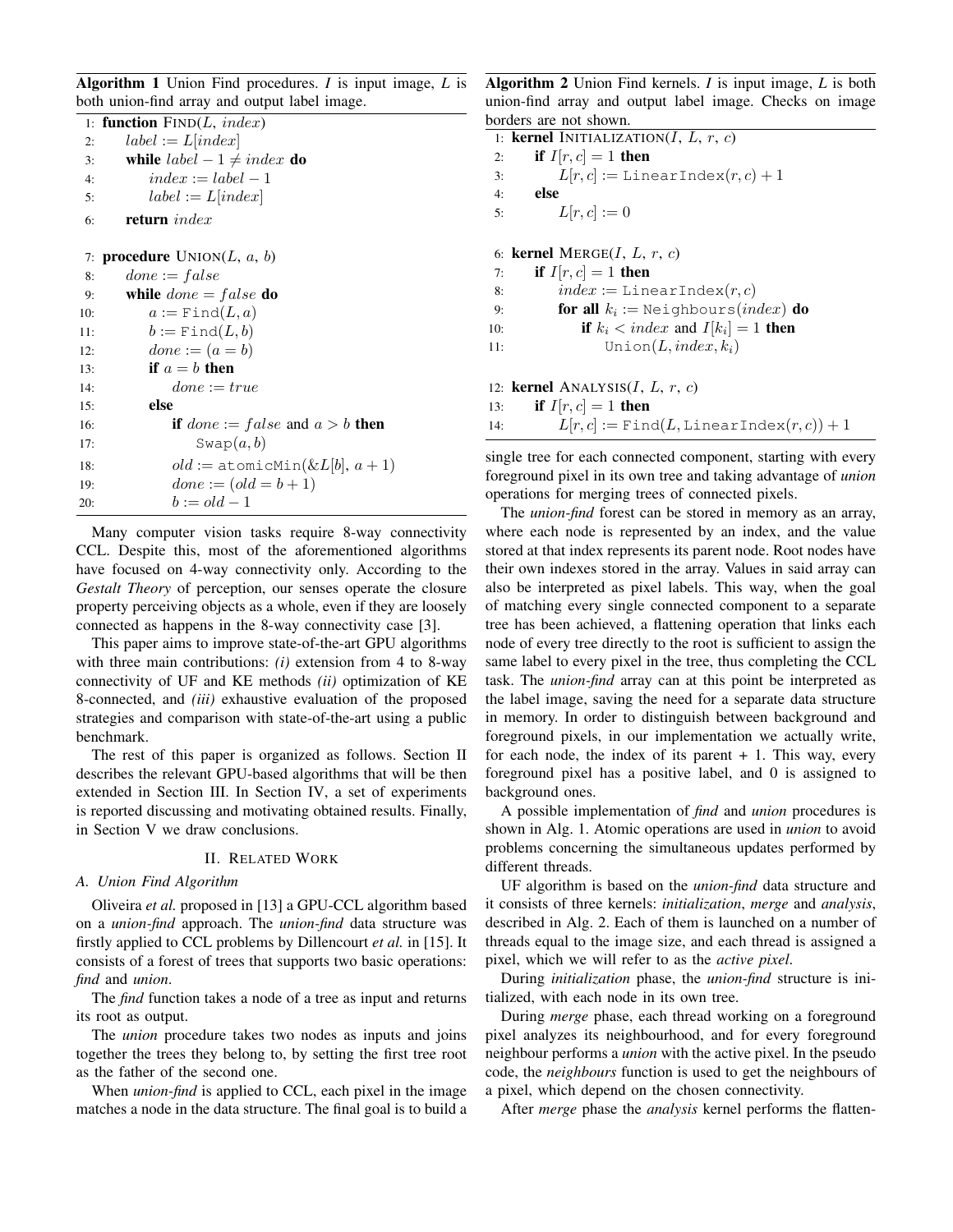Algorithm 3 4-way connectivity Komura equivalence algorithm kernels. *I* is input image and *L* is labels matrix. Checks on image borders are not showed.

1: **kernel** INITIALIZATION( $I$ ,  $L$ ,  $r$ ,  $c$ ) 2: if  $I[r, c] = 0$  then 3:  $L[r, c] := 0$ 4: else 5:  $index := LinearIndex(r, c)$ 6:  $label := index$ 7: **for all**  $k_i :=$  Neighbours $(index)$  **do** 8: **if**  $k_i$  < *label* and  $I[k_i] = 1$  **then** 9:  $label := k_i$ 10:  $L[r, c] := label + 1$ 11: **kernel REDUCTION** $(I, L, r, c)$ 

| 12: | <b>if</b> $I[r, c] = 1$ and $I[r, c - 1] = 1$ <b>then</b> |
|-----|-----------------------------------------------------------|
| 13: | $a :=$ LinearIndex $(r, c)$                               |
| 14: | $b :=$ LinearIndex $(r, c - 1)$                           |
| 15: | Reduce $(L, a, b)$                                        |

16: **procedure** REDUCE $(L, a, b)$ 

```
17: a := \text{Find}(L, a)18: b := \text{Find}(L, b)19: done := (a = b)20: if a > b then
21: Swap(a, b)22: while done = false do
23: old := \text{atomicMin}(\&L[b], a+1)24: if old = a + 1 then
25: done := true26: else if old > a + 1 then
27: b := old - 128: else if old < a + 1 then
29: b := a30: a := old - 1
```
ing of trees, completing the labeling task. The entire algorithm is first performed on rectangular blocks the image is divided into. Then, *merge* kernel is performed on border pixels only, and a final *analysis* is launched over the whole image. The original algorithm uses 4-way connectivity, and we extended it to 8-way connectivity by simply adding the diagonal directions to the neighbourhood of a pixel, in *merge* kernel.

# *B. Komura Equivalence Algorithm*

The Komura Equivalence algorithm [14], which employs a 4-way connectivity, introduces additional improvements to the UF algorithm. This method consists of four steps: *initialization*, *analysis*, *label reduction*, and *analysis* again, which are detailed in the following:

(a) The *initialization* kernel, shown at line 1 of Alg. 3, sets the label of each pixel with the smallest linear address of its neighbours, avoiding the commonly used write operation which initializes the output image with increasing labels. Since the smallest address is chosen, north pixel is prioritized over west one. Same as Union

Algorithm 4 8-way connectivity Komura equivalence reduction kernel - *r* and *c* are thread row and column, *I* is input image and *L* is labels matrix. Checks on image borders are not showed.

1: **kernel** REDUCTION( $I, L, r, c$ ) 2: **if**  $I[r, c] = 1$  and  $I[r - 1, c] = 0$  then 3:  $k :=$  LinearIndex $(r, c)$ 4:  $NW := I[r-1, c-1]$ 5: **if**  $NW = 1$  and  $I[r-1, c+1] = 1$  **then** 6: Union $(L, k, \text{LinearIndex}(r-1, c+1))$ 7: **if**  $NW = 0$  and  $I[r, c - 1] = 1$  then 8: Union $(L, k, \text{LinearIndex}(r, c-1))$ 

Find, in our implementation we add 1 to each label, to make sure that foreground pixels always are assigned positive values. Background pixels are given label 0 instead. This small change also slightly affects the other kernels.

- (b) The *analysis* kernel is equal to the Union Find procedure of the same name, and achieves the goal of collapsing the trees created in the previous step to their roots.
- (c) In *reduction* kernel, shown at line 11 of Alg. 3, every thread merges the active pixel tree with the one containing the pixel to the west, in the case it is foreground. Indeed, if both north and west pixels are foreground, only north has been chosen during *initialization* phase. The merging is performed by the *reduce* procedure, which has the same effect of *union*.

# III. PROPOSED ALGORITHM

Our new algorithm is an adaptation of KE to a 8-way connectivity scenario. It keeps the same structure as the original 4-way variation—*initialization*, *analysis* and *reduction* kernels are preserved. A few changes must be introduced to the operations these kernels perform though.

The *initialization* kernel has the same structure as the 4-way connectivity variation, but the *neighbours* function must also return diagonal neighbours. Since we still assign the smallest neighbour address, the priority order is northwest→north→north-east→west.

The *analysis* kernel is the same as the 4-way connectivity variation. Its job of following the equivalence chains to the root of trees is not indeed tied to pixel connectivity.

The *reduction* kernel is still responsible for merging trees that result separate after the first two phases, but are connected together by at least a couple of foreground pixels nonetheless. This occurrence is rather common, considering that in the *initialization* phase each pixel can only choose one among possibly four different neighbour indexes. Each possible neighbourhood configuration of a foreground pixel is shown in Fig. 1. Configurations in Fig. 1a do not need additional merging between pixel trees. In fact, connected pixels in the mask have already been linked together in *initialization* phase. Conversely, crosses in Fig. 1b identify merging operations that must be performed between the tree containing the active pixel and the one containing the pixel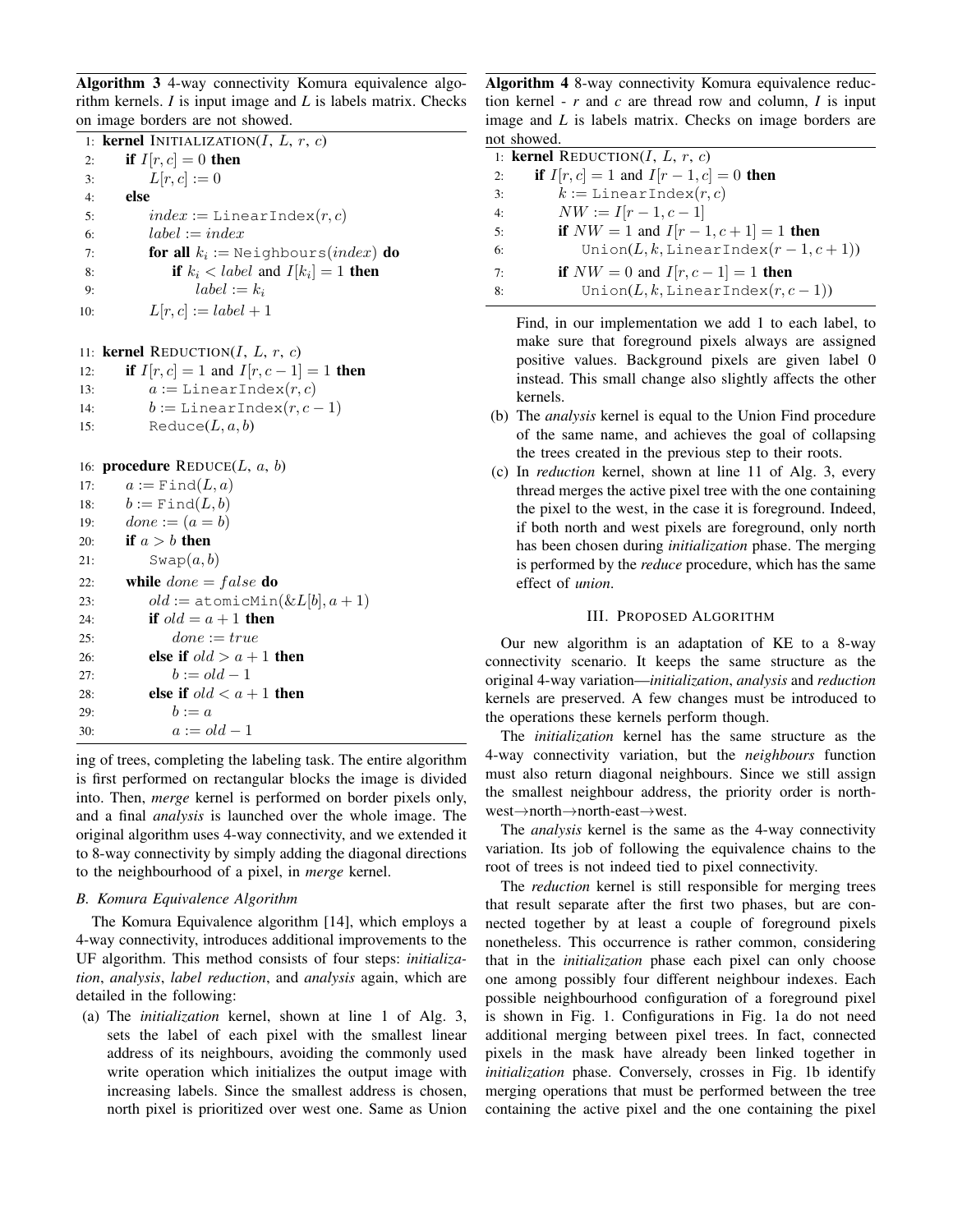

Fig. 2. 4-way connectivity experimental results obtained on a Nvidia Quadro K2200 GPU with the YACCLAB benchmark. For each dataset and algorithm the average execution time in ms is reported (lower is better).

to the west  $(f)$  or to the north-east  $(g \text{ and } h)$ . Those two trees may have already been joined together by another pixel outside from the neighbourhood mask, but since we do not know it, we must join them anyway. A further exploration outside of the mask is not worth the effort, because of the large amount of memory accesses it would introduce. Each configuration in Fig. 1c exhibit one or more couple of trees that need to be merged as well. Nevertheless, each of those tree connections also show up in the neighbourhood mask of at least another foreground pixel, marked with a star (*e.g.* in *i*, the connection between the west pixel and the north-west pixel also appears in the neighbourhood mask of the west pixel). This means that, when we face a mask configuration included in the aforementioned set, we are not forced to join neighbour trees. Indeed, other threads can perform the same operation. Consequently, to save unnecessary calls to the *reduce* function, each thread in *reduction* kernel only joins together connected trees if the neighbour configuration of the active pixel belongs to the *merge required* set, because those are the only cases we cannot delegate the merging operation to other threads. We use a small decision tree to identify said configurations while limiting the number of memory accesses to a minimum. Actual memory accesses range from a minimum of 1 to a maximum of 4 per thread, but their cost is compensated by the fact that *reduce* function, which in turn performs a variable number of memory accesses, is only called on 3 neighbourhood configurations out of 16 possibilities.

We also introduced another slight improvement to *reduction* kernel. As Playne noticed in [10], the original *reduce* function always performs at least two *atomicMin*, even in the case no other thread interfered. We thus replaced the *reduce* procedure with *union*, which produces the same result without employing unnecessary atomic operations. The pseudo code of *reduction* is showed in Alg. 4. After the *reduction* step, equally to the 4 way connectivity variation, a final *analysis* is needed to assign every pixel the root label of its tree.

#### IV. EXPERIMENTAL RESULTS

In this Section, the performance of the proposed strategies are evaluated and compared with other state-of-the-art GPU-CCL algorithms. There are many variables that could influence the performance of an algorithm in terms of execution time: the machine architecture and the operative system on which test are performed, the adopted compiler, code implementation and last but not least the data on which algorithms are tested. In order to produce a fair comparison, our proposals have been evaluated with YACCLAB [16], [17]: an open source *C++* benchmarking system, based on OpenCV and available in [18], which lets researchers test CCL algorithms under variable points of view and over a common background. The benchmark provides a set of datasets covering real case scenarios for CCL, from which we select the most significant ones: *MIRflickr* [19], *Medical* [20], *Tobacco800* [21], *XDOCS* [22], [23], *Fingerprints* [24], and *3DPeS* [25]. A complete description of these datasets can be found in the original paper.

The algorithms have been implemented with Visual Studio 2017 using CUDA 9.2 and compiled for x64 architectures employing MSVC 19.13.26132 and NVCC V9.2.148 compilers with optimizations enabled. Tests are performed on an Intel Core i7-4770 CPU @ 3,40 GHz (with  $4\times32$  KB L1 cache,  $4\times256$  KB L2 cache, and 8 MB of L3 cache) with 16 GB of RAM available, and with a Quadro K2200 NVIDIA GPU with Maxwell architecture, 640 CUDA cores and 4 GB of memory. Both 4-way and 8-way connectivity implementations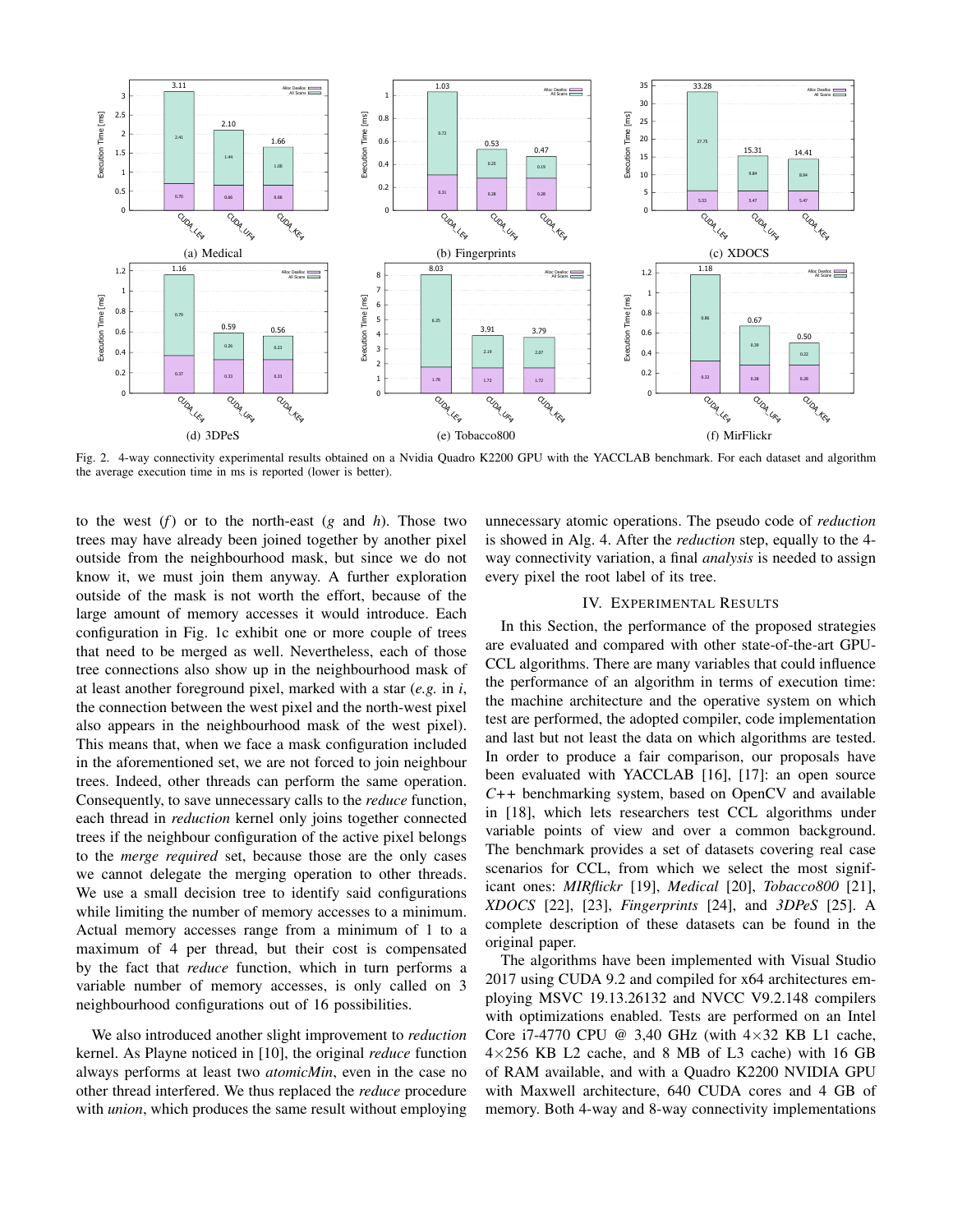

Fig. 3. 8-way connectivity experimental results obtained on a Nvidia Quadro K2200 GPU with the YACCLAB benchmark. For each dataset and algorithm the average execution time in ms is reported (lower is better).

are provided for each algorithm except for BE, which employs a block-based strategy suitable for 8-way connectivity only.

In Fig. 2 and Fig. 3 the average execution time for each algorithm and dataset is reported, respectively for 4-way and 8-way connectivity. Bar charts report separately the time needed for allocating data structures and the execution time required by the labeling procedure. According to [17], the allocation time reported in this charts is an upper bound of the real allocation time required by an algorithm on a given environment.

Focusing on Fig. 2, the allocation time is the same for each strategy, but for LE. Indeed, all strategies must allocate memory for the output image and LE requires an additional boolean flag to stop iteration when no change on the output image occurs. A similar conclusion can be drawn for Fig. 3, but the allocation time of BE is almost twice the others, since it relies on additional matrices to store equivalences between blocks and their labels.

The execution time of the LE core phases is always the worst, given that it requires multiple iterations over the input image to update the output one until convergence. The block scan approach introduced by BE allows to reduce by a factor of four the operations required by LE, thus reducing the labeling time at the expense of allocation step. In most cases, using blocks to scan images improve the performance, except for images with very low foreground density such as in 3DPeS.

Anyway, multiple scan approaches are always worse than others. As can be seen from charts in Fig. 3, the reduction in the number of iterations allowed by UF always improves performance. Moreover, KE allows the removal of the initialization phase of UF, always providing the best performance on real cases datasets.

In order to highlight strengths and weaknesses of the algorithms, and following a common approach in literature [1]–[3], an additional test has been performed on images with increasing foreground density (Fig. 4). These images are pseudo-randomly generated using the Mersenne Twister MT19937 [26], as described in [17]. Resulting images have a size of  $2048 \times 2048$  and a density varying from 0% to 100% with step of 1\%.

Considering both 4 and 8-way connectivity, the LE approach has an increasing trend in the execution time up to 40% of foreground density, and a decreasing one after 60%. In the middle densities the execution time reaches the maximum value. This is linked to the number of iterations required by the labeling procedure to converge, as shown in Tab. I. More specifically, the pixels patterns which cause the highest number of iterations appear near 60% of foreground density for 4-way connectivity variation and near 40% for the 8-way one. The BE algorithm has a similar behavior, albeit with better performance. This confirms results on real cases datasets described before.

On the other hand, the execution time of the UF approach grows with foreground density. This is because each pixel thread has to perform one *merge* operation for each connected pixel, and the number of those pixels is linked to density. The more merges there are, the more memory accesses and atomic operations are performed.

Performance gap between UF and KE significantly increases from 4 to 8-way connectivity. This can be easily explained considering the optimization we introduced on the 8-connected variation of the algorithm. Indeed, thanks to *reduction* procedure we are able to remove unnecessary operations, thus reducing overall execution time.